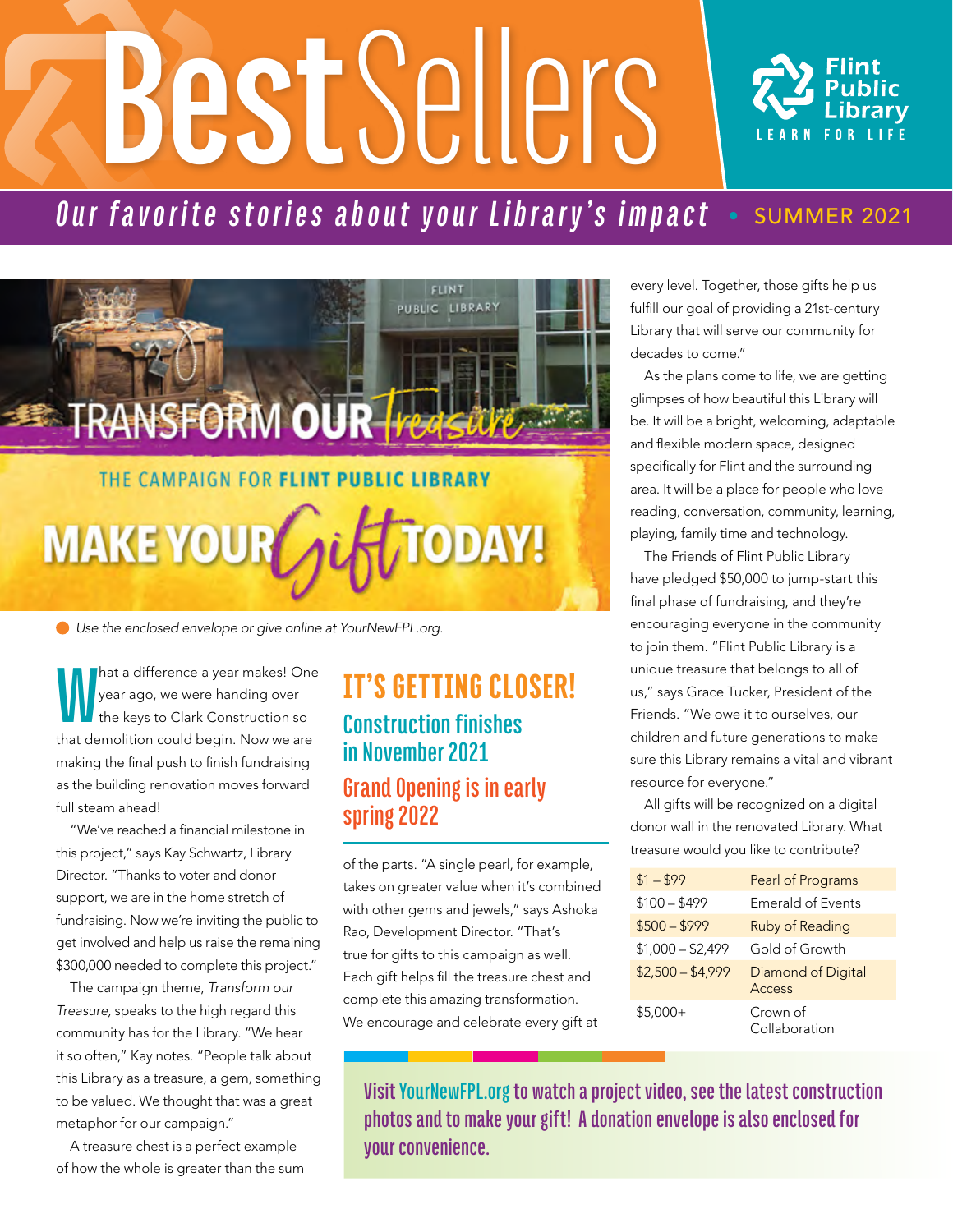# **Best**Sellers

# **Get in the Game!**

**F** or this native Flint couple, the Library fills two very important roles. It's an anchor in the community, providing access to technology that many families would not have any other way. It's also a safe haven where kids can check out books and interact with other children.

As a professional in the healthcare field, Linda knows firsthand how important it is to provide literacy support to kids. It's especially critical for those who are fighting the cognitive skills impairment caused by lead poisoning. "I see the impact that the Library has on young minds," she says. "It's educational, but it's also fun. I have brought my great niece to programs there in the past because they are fun and educational."

David was a high school athlete and is a member of the Greater Flint

# *"If everyone could find \$5 each month, it would make a huge impact.*" - David Gibson

African American Sports Hall of Fame. The Library has housed photos and information about Hall of Fame members for many years, and hosts the annual press conference announcing the new class of inductees. For him, technology in the Library serves an additional purpose. It is one part historical archive and one part inspiration. "We want people to have quick access to information, but also to see and be inspired by the achievements of these Flint athletes," he says. "The renovated Library will have a kiosk where people can find information



 *"If you are able to give, the Library is a great place to support!" (Linda & David Gibson)*

quickly. It will also feature a large-format video wall that draws people into this significant part of Flint history." Linda may not be as sports-oriented as David, but she is equally committed to the value of positive role models. "Everything we do should impact the minds of the next generation," she asserts. "We want kids to know that reading and education help them achieve their goals."

Flint has been good to the Gibsons, and they are paying it forward. "We have been blessed, and that means we are called upon to give back," says Linda. "We started giving to the Library after I heard a presentation at the Flint chapter of The Links, and the light bulb went on. Programs don't run on air! They need funding. If you are able to give, this is a great place to support."

The Gibsons provide financial support, but also give of their time. David has served as co-chair of the Learn for Life luncheon, which introduces potential donors to the mission and impact of the Library. He also helped generate support for the 2019 bond proposal that paved the way for the Library renovation.

If you want to make a difference, you can't sit on the sidelines," David notes. "You have to get into the game and do your part. If everyone does a little bit, it turns into a lot!"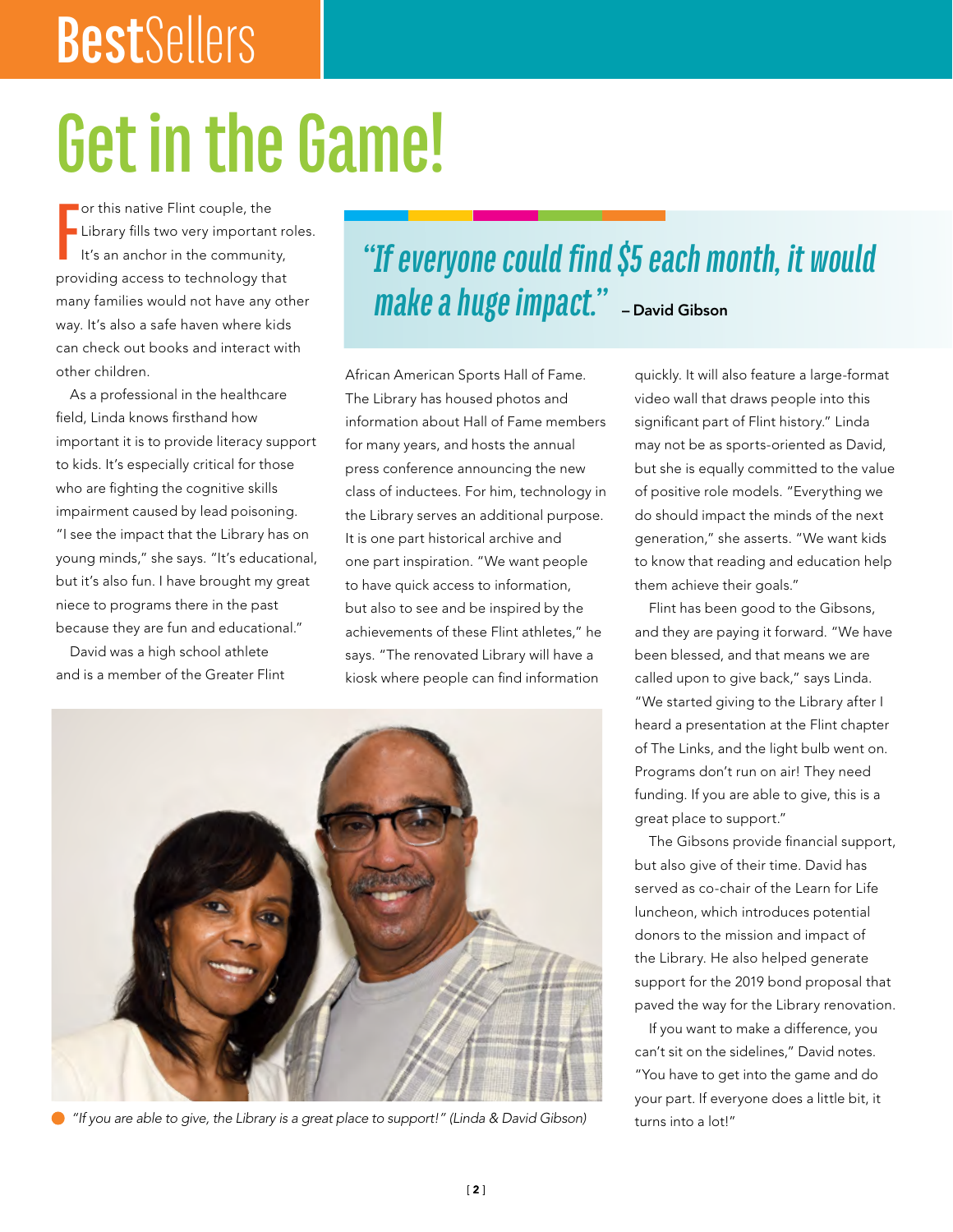# *Our favorite stories about your Library's impact*

# **Are You Free for Lunch? 12**

**I** f you usually have lunchtime free on the first Thursday of the month, why not **expand your literary palate with Flint** Public Library?

Our Booked for Lunch series is very popular with people of all ages and backgrounds because we feature such a diverse listing of great reads. Not sure it would be right for you? Librarian Michael Madden answers a few questions and dispels some myths around this monthly event.

#### Q. First of all…is this a book club? Do I have to read the book in order to attend?

A. Absolutely not! While some people definitely read the book beforehand, many others use this as a chance to evaluate potential new options for their reading wish list. You can participate as much or as little as you like.

#### Q. So if it's not a book club, what is it?

A. Booked for Lunch is a way to highlight fantastic homegrown Michigan books. Some are written by Michigan authors; most are set in Michigan cities. We usually feature the author in some way, either with an in-person visit or a virtual talk. The attendees can laugh and learn, usually with a chance for a few questions. It's pretty low-key and a lot of fun.

#### Q. How do you decide which books to feature?

A. A small committee of Library staff recommends their favorite picks and then agrees on what to feature. There's usually a lot of passionate advocacy going on! Our goal is to feature a broad mix of books… fiction and non-fiction, representing all

**If you have questions or would like some Michigan-themed reading suggestions, stop by the Library or email askus@fpl.info.**

## **Our Menu of Titles Spans the State**

#### MAP KEY

#### 1. Wildlife 911: On Patrol

- 2. Notes from a Public Typewriter
- 3. In Want of a Knife: A Little Library Mystery
- 4. A \$500 House in Detroit: Rebuilding an
- Abandoned Home and an American City 5. August Snow
- 6. Secret Detroit: A Guide to the Weird, Wonderful
- and Obscure
- 7. The Other Sister
- 8. Zingerman's Bakehouse
- 9. The Faygo Book
- 10. Detroit's Birwood Wall: Hatred and Healing in the West Eight Mile Community
- 11. Flint Fights Back: Environment Justice and Democracy in the Flint Water Crisis
- 12. The Women of the Copper Country: A Novel
- 13. All Manner of Things
- 14. Shades: Detroit Love Stories
- 15. Midnight in Vehicle City: General Motors, Flint, and the Strike That Created the Middle Class 16. Haunted Bay City, MI
- **C**Fiction Non-Fiction

parts of the state, written by men and women of various backgrounds. Many of these books have appeared on the Michigan Notable Books list published by the Library of Michigan. You would be surprised how much quality literature is written in or about our state!

#### Q. Why pick Michigan specifically?

A. For one thing, it's a lot of fun to be reading along and bump into places or landmarks you know. That hook draws you further into the story, especially if the author got the nuances right. But there's also a lot of amazing non-fiction written about our state…everything from worldchanging historical events like the Flint sit-down strike, to fascinating stories about homegrown businesses like Zingerman's or Faygo. As a history lover, I'm always eager

to introduce people to the addictive lure of non-fiction. You have no idea how many weird, intriguing stories there are to be shared about every corner of Michigan!

**8 ANN ARBOR**

**BAY CITY**

**11 15 1 PORT HURON**

**6**

**1O**

**DETROIT**

**16**

#### Q. So how can I get involved?

**GRAND RAPIDS FLINT**

 $\circled{1}$ 

A. Booked for Lunch will start up again in September. We're hoping to have author visits with a small group of in-person attendees, paired with a simulcast via Zoom. The information should be posted to our website calendar by mid-August. In the meantime, stop by the Library and check out the "Michigan Book Shelf" to find some of our favorites. You can also find information about previously featured books by scrolling back in time on our calendar. All of them are available to check out or download. If you need any assistance, just ask!